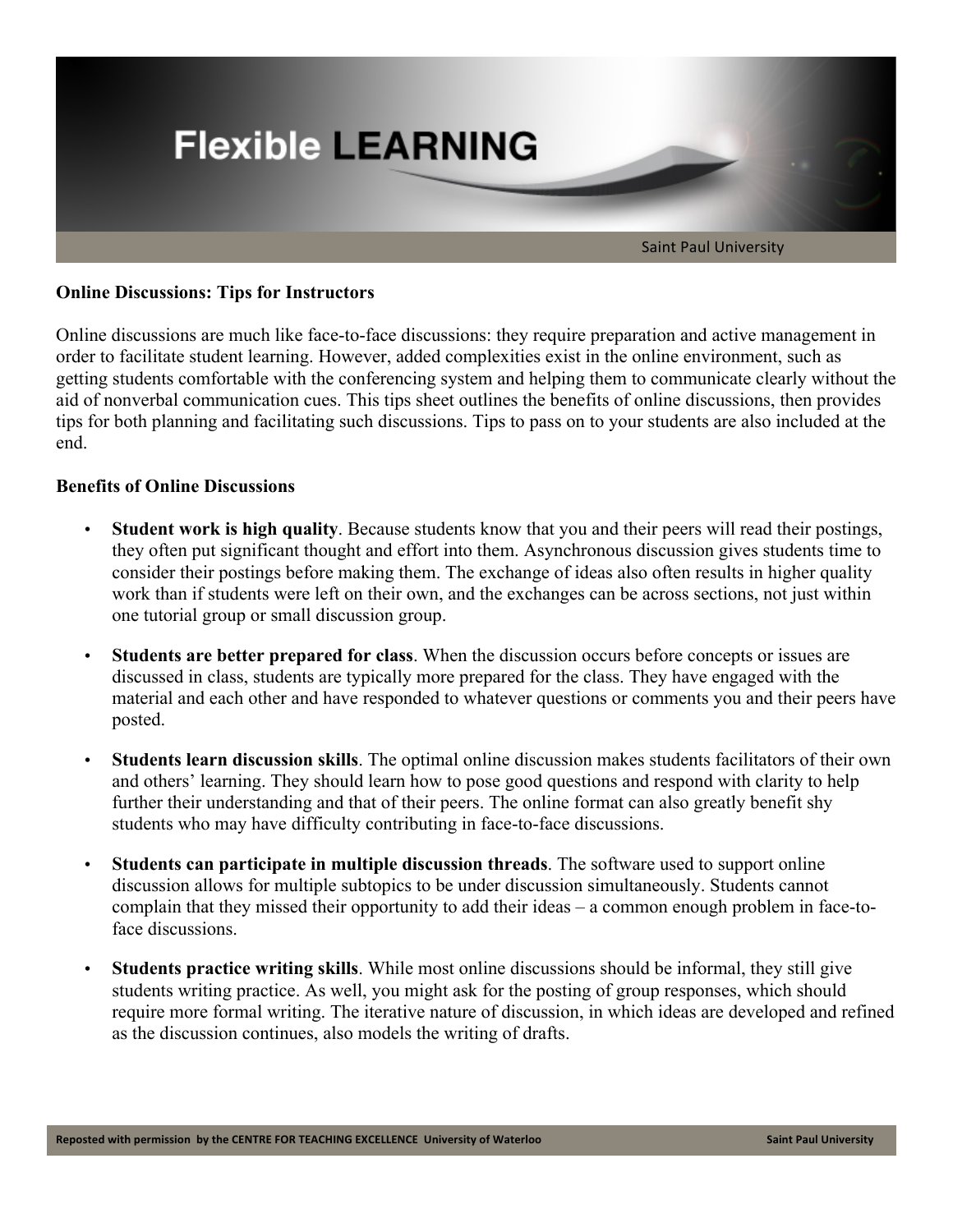• **Instructors gain insight into students' thinking**. Unfolding discussions, in which students help each other understand course concepts and issues, allow you to learn what students are thinking, uncover the connections they are making, and see the accuracy of their thinking processes, not just the end products.

## **Integrating Online Discussions into Your Course**

- **Connect the discussions to your course objectives**. Like any other teaching strategy, online discussions should not be used as an add-on to a course. You need to carefully consider what course objectives you expect discussions to fulfill and how you will integrate them into your course as a whole. What do you want your students to gain from the discussions? Use your answers as a guide in preparing the online discussion activities.
- **Set early deadlines for postings**. A large part of integrating online discussions into your course is using the ideas generated within them elsewhere in the course (i.e., bring interesting points from the discussion into your next lecture or have students use quotations from their discussion group in an assignment). The integration can only occur when enough time is left between the end of a discussion and the class or assignment. Check the timing of discussions against the timing of other course elements.
- **Use online discussions regularly**. To keep the momentum going, try to have a discussion every 1-2 weeks in your course. This kind of regular schedule will make checking the discussion board a habit for students and help to integrate the activity into the course.
- **Include online discussion participation in the course grade**. If grades are not given for participation, students typically do not use the discussion forum. Decide how much of the course grade to give to discussions and whether you will assess the quantity or quality of postings, or a combination of the two. Harasim (1995) suggests that you assign 10-50% of the course grade for participation, and either give a grade for each week or start at 100 and subtract an amount each week if minimum participation requirements are not met.
- **Make participation requirements explicit**. You cannot expect students to know automatically how to participate constructively in an online discussion. You need to give them clear guidelines and expectations, both for individual and group responsibilities, right from the beginning of the course. Typical individual minimum requirements include: 2-3 logons per week (1 to read question, 1 to make a contribution, and 1 to respond to peers) and 2-4 messages per week, with each message being up to 1-2 screens long (anything longer is hard to read online). Also try to provide time guidelines for each task to help students manage their time appropriately.

#### **Designing Online Discussion Questions/Tasks**

• **Use small groups**. To allow for maximal participation, divide your students into small groups of 4-6. The small size makes it easier for all students to participate. Each small group can then post a more formal response to a discussion that is open to the whole class so ideas can be shared amongst all students in the course (this can also reduce your reading time). Be sure to provide instruction on how to work in small groups. To help students be productive discussants and learn about group processes, you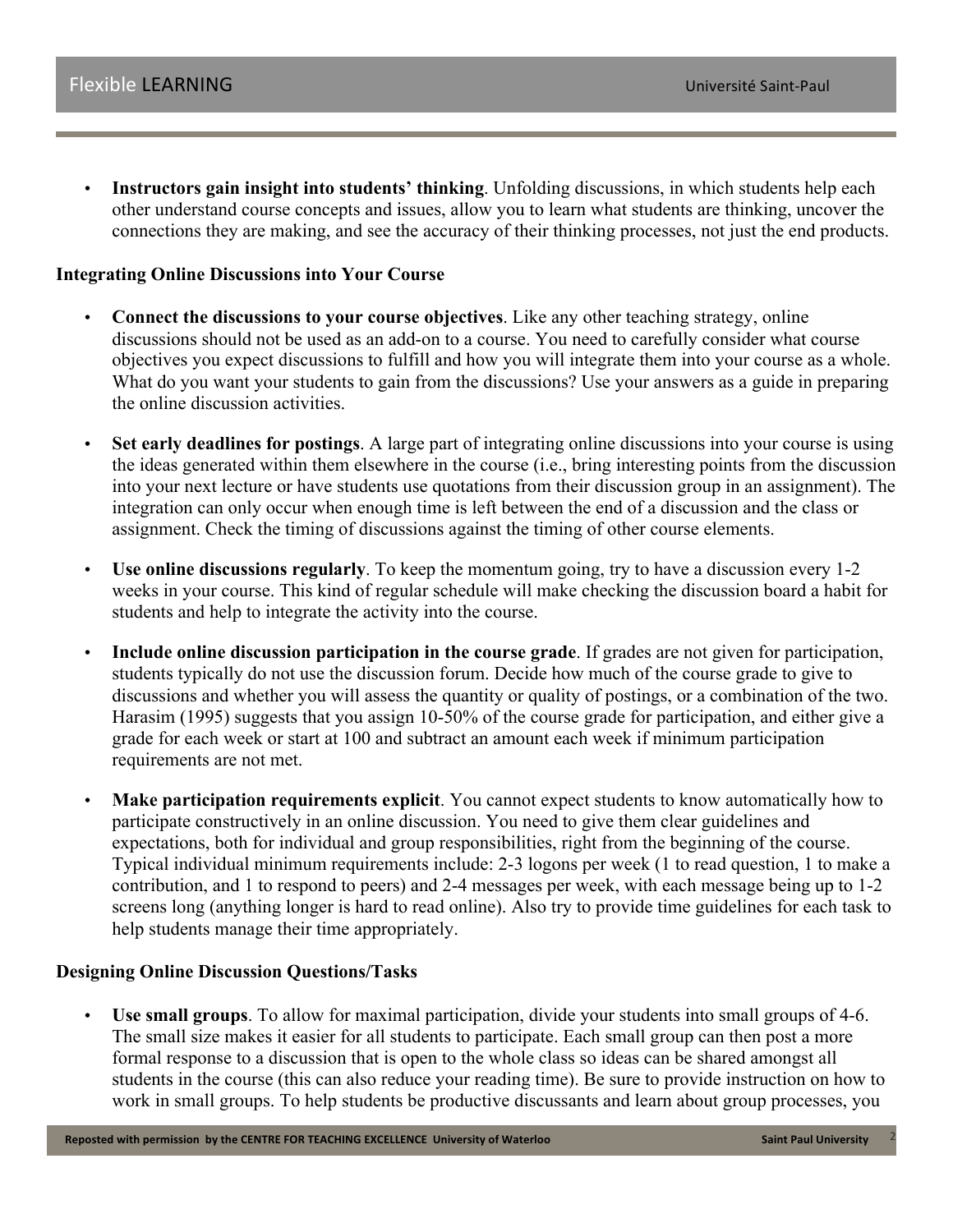can give them roles to rotate through during the term. Sample roles include: coordinator (keep group focused on the task and equalize participation), time manager (help group meet deadlines), devil's advocate (challenge thinking of others), and relationship monitor (watch tone).

- **Make the questions increasingly challenging and cumulative**. The collaborative nature of online discussions enables students to learn from each other. Ensure that they can truly benefit from participating by using clear, open-ended questions that tap into the higherorder thinking levels of application, analysis, synthesis, and evaluation. Once students have sent in one message, you can move into more challenging discussions. For example, ask them to give concrete examples of how the theories and concepts from the readings or lecture have been observed in their lives, or ask them to write an interactive group essay, with each student adding 1-2 paragraphs to an ongoing paper. You can also have students interpret, analyze, and predict information. Discussion questions need to be interesting, even controversial, and allow for multiple possible answers, examples, or points of view.
- **Consider in advance how students will respond to the discussion questions**. Be ready for divergent directions. You may not be able to prepare for all possible responses, but plan possible follow-up questions to help ensure that your discussion objectives get met.
- **Make discussions a data resource**. To help integrate the discussions into the course and show their value, have students use their discussions as data for an assignment, such as reorganizing the comments made, summarizing or analyzing the main contributions so far, or incorporating their peers' comments as illustrations or examples in an assignment.
- **Decide who will control discussion topics**. You can set all discussion topic areas in advance; however, you may also want to leave room in your schedule for studentgenerated conferences that may emerge during the term. Allowing discussions that stem from your students should increase their motivation and indicate that you value their ideas and input.
- **Signal start and end dates for discussions**. Like a face-to-face discussion, online discussions will eventually die off. You may phase out a discussion gradually, providing reminders a few days before the end of a conference. Keep the contents accessible online in read-only format for a few weeks after it is over, especially if you expect students to use discussion data in assignments or for test preparation.

#### **Orienting Students to Online Discussions**

**Explain the purpose of online discussions**. Very early in the course, let your students know that online discussions are a different yet very productive way of learning, and explain how you will use discussions in your course. Let them know that discussions are about more than exchanging information; they require participants to extend current thinking, introduce alternatives, facilitate new understandings for themselves and their group members – overall, the discussions need to add value to the course. The more students know and understand about your expectations from the outset, the greater their buy-in and participation will be.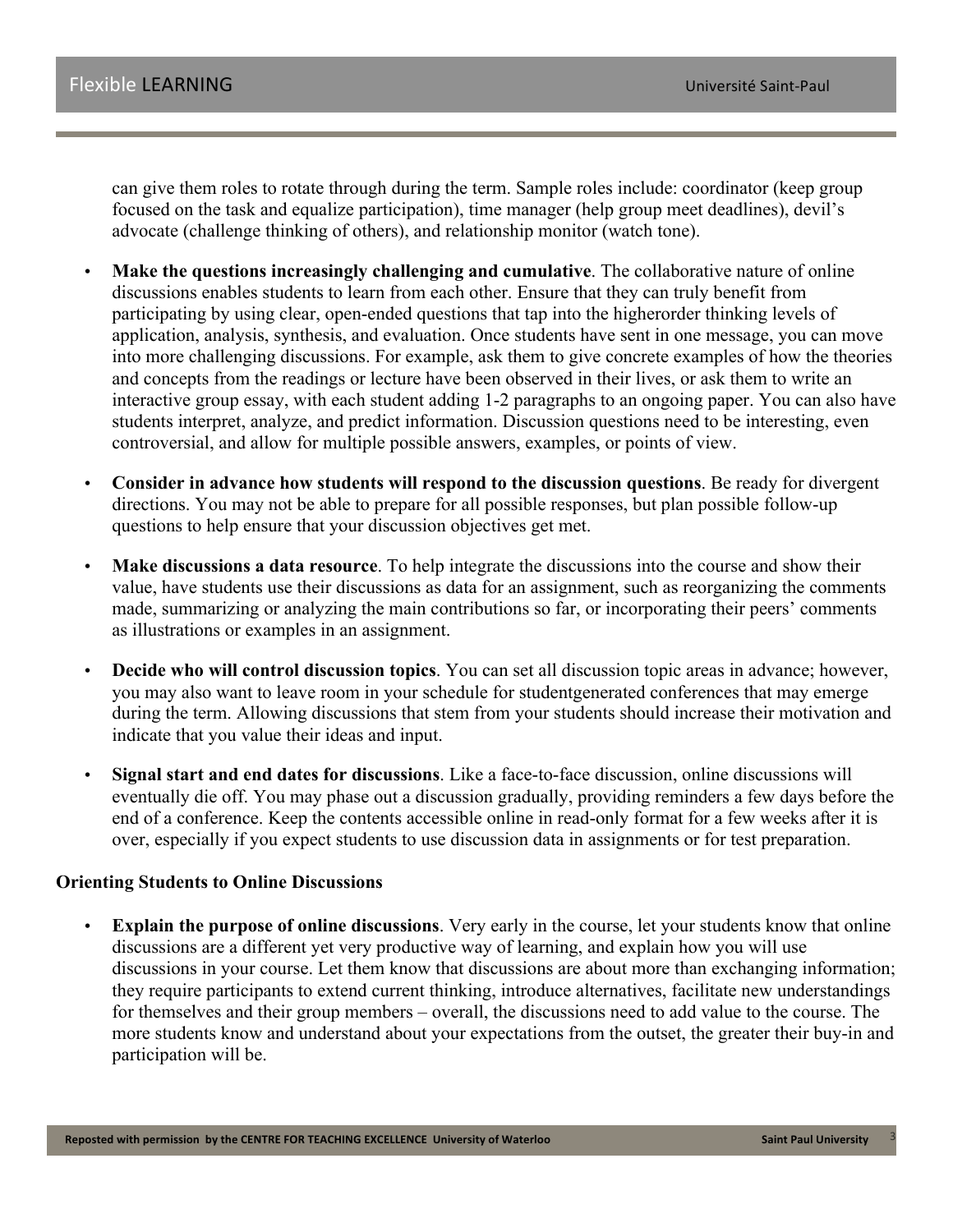- **Start with an easy discussion topic**. To help all students become comfortable with the discussion board, start with a non-graded first "assignment" such as student biographies. You should start off this activity yourself, posting your biography or opening instructions before the students have even logged on. Other possible first assignments include: having students send you a private email about their first impressions of online communication, after having checked your introductory message; having a whole group discussion about what they already know about the course topic area, their objectives for taking the course, and/or their position on an issue and an explanation for it; or having them post an email address and URL pertinent to the course. The point of this first exchange is to ensure that all students can get connected to the conference and know how to send messages.
- **Acknowledge all first responses individually and expediently**. If possible, send a message to individual students, welcoming them to the discussion and making them feel supported. You need to start creating an online community, and just like in a face-to-face meeting, first impressions are very important.
- **Model how to be a productive participant**. Possible ways to do this include: distributing sample questions or interesting threads from previous discussion as examples; helping students make connections to other postings (i.e., "That reminds me of…" or "Look at this thread because it's really relevant"); asking probing questions ("Can you tell us more about…?"); responding to comments that have received no response so to move the discussion forward and acknowledge participants; and using helpful keywords in your posting titles. Periodically remind students to read entire messages, not just skim them; it is challenging to read well onscreen.
- **Model how to give feedback**. Remind students that non-verbal affirmations such as smiles and nodding heads are non-existent in the online environment; instead, discussion participants need to acknowledge others' contributions in writing ("I agree with your point" or "I'm not too clear on your last sentence" or emoticons like .). And when they critique another posting, they should say something positive first and possibly end with suggestions on how to improve, if appropriate.
- **Foster a warm environment**. You may need to help students relax and move past the inherently impersonal nature of computer-based discussions so that they feel part of a group. To do this, you need to be outgoing and positive yourself. Other strategies to help include: letting them know that the discussions are for your course participants only; encouraging an informal, conversational style on contributions that are not formal assignments (i.e., spelling and grammar are not critical); allowing social chitchat to help build relationships; encouraging them to use each other's first names; and labelling disagreement as a learning opportunity.
- **Explain online discussion netiquette**. Because online communication does not include non-verbal messages or tone of voice, readers can easily misinterpret messages. Remind students to avoid sarcasm (it is too easy to misinterpret) and the use of all capital letters (this implies yelling). Consult the Teaching Tip "Netiquette."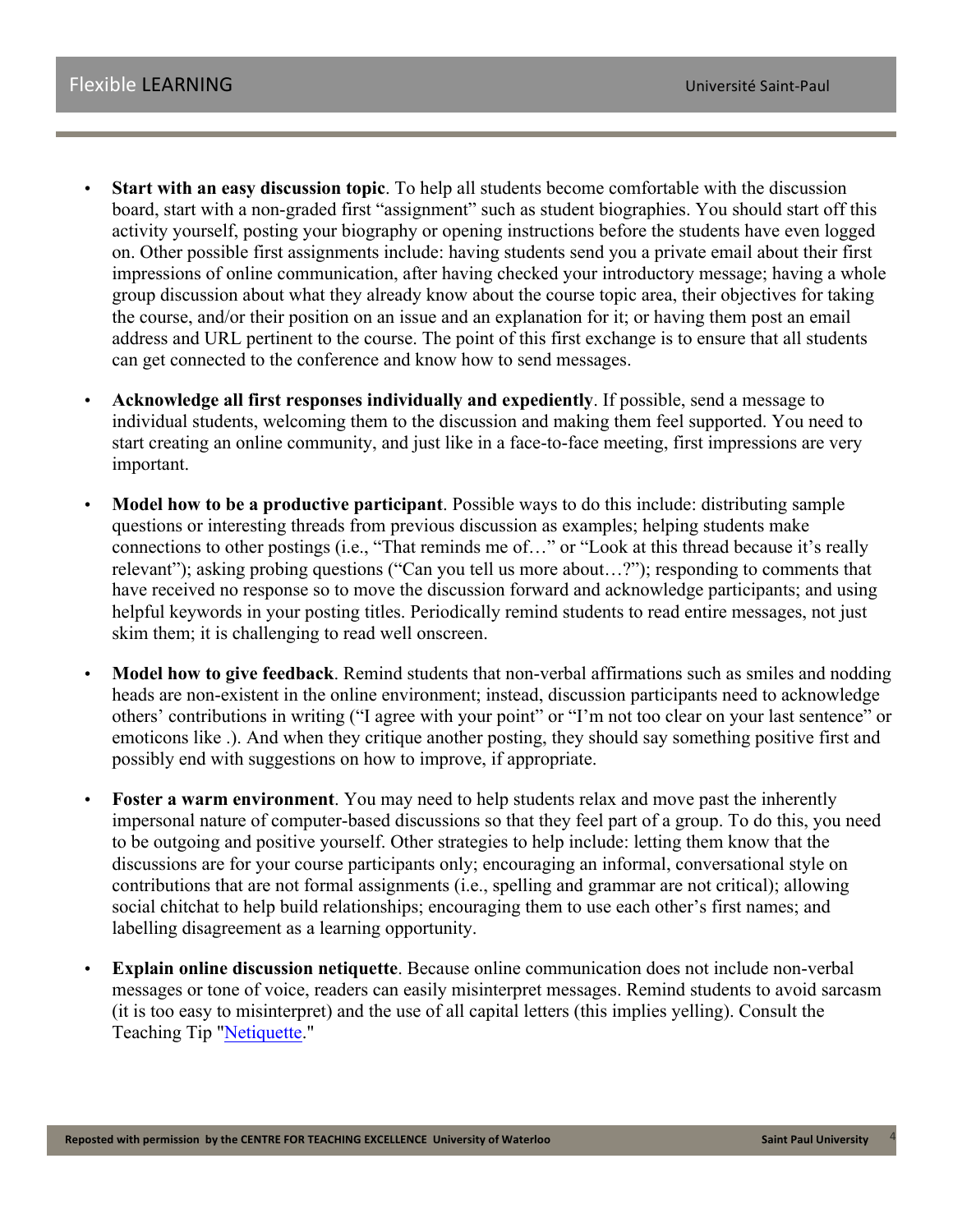- **Consider setting up a "play" conference**. Students who are unfamiliar with the online environment may appreciate having a virtual space in which they can experiment. Offer to delete the contents often so their "mistakes" are not kept.
- **Explain your evolving role as facilitator**. Let students know that you will have a strong presence for the first week or two in the term, but will gradually back out of the discussions, since the point of online discussions is to have students talking to each other. Harasim (1995), Salmon (2000), and Gold (2001) indicate ranges in the ratio of teacherto-student comments of 1:2 to 1:10, with those having the lowest proportions often being most successful. Participate enough to show interest, but let the students dominate. If you interject too much or too soon, you will stifle the discussion and your students will learn to wait for the "definitive" answer from you. After the first week, learn to wait 1-2 days before responding to comments; this should encourage others to respond first. Once the students have taken over, you need to contribute only every few days. Let students know how often to expect you online.
- **Distribute discussion tips**. See the CTE Teaching Tip "Online Discussions: Tips for Students," or design one of your own.

#### **Facilitating Online Discussions**

- **Be present.** While you should be posting to the discussion less often as the term progresses, continue to read students' comments and look for emerging patterns and problems, both with the content being discussed and the groups' processes/dynamics. You can then post your observations on these issues or bring them into your classroom. Also feel free to stimulate debate, offer ideas, and offer resources (versus answers).
- **Encourage students to respond to each other.** Just as in a traditional classroom discussion, students need to be reminded to talk to each other directly, not through you as the instructor. Your decreased presence online should help to encourage this. You can also redirect questions and comments from one student to another.
- **Summarize discussions**. Either you or your students need to weave comments together regularly to synthesize the discussion and move it forward. In these comments, you should refer to specific comments made, identify the various points of view, and interpret the main contribution of the discussion. A summary is also an effective way to end a discussion. Several small discussions are more effective than one discussion taken too far.
- **Ensure clear organization of messages**. You may need to move a comment from one discussion conference to another if you have multiple discussions or multiple threads running at once. One way to do this is to copy the message and mail it to its author with an explanation of why you are suggesting a move, then delete it from the conference. This enables the student to easily send the copy to the right conference.
- **Encourage reluctant participants**. You can begin this by commenting on participant silence in the general discussion. If this does not increase participation, you may want to communicate one-on-one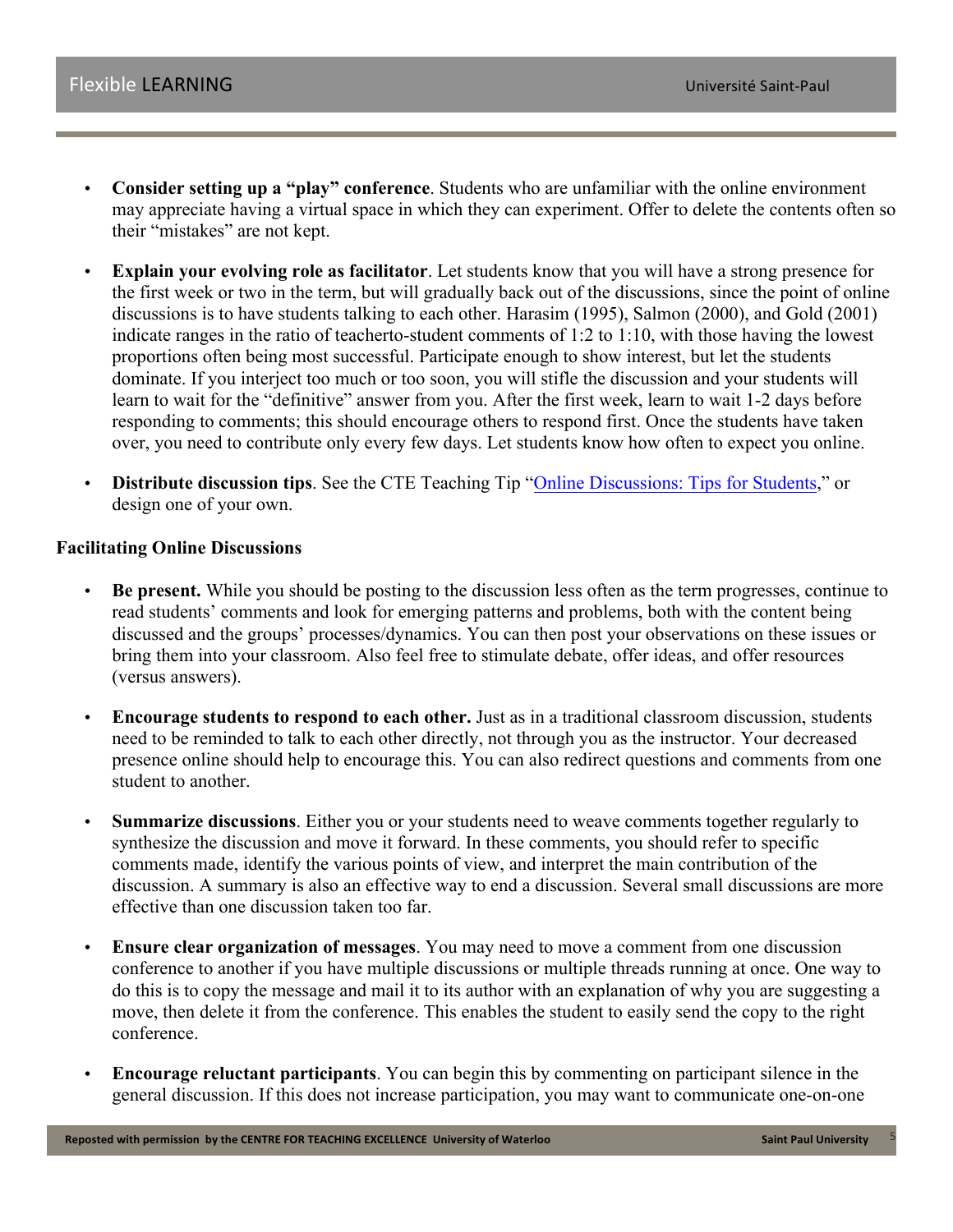with the student(s) in question. Try to find out what has been causing their limited participation: is it a technical problem or do they lack confidence in their discussion skills? At minimum, praise their efforts and let them know they are not anonymous in your class. Exchange a few emails until they make a comment that you can suggest they forward to the discussion. While this takes a little more of your time, the students will greatly benefit from the attention.

**Rein in dominant participants**. Again, as with quiet students, consider contacting students who dominate individually to make them aware of the situation and ask them to reflect longer before responding. You could also assign them to be mentors for less vocal students.

#### **Assessing Online Discussions**

- **Consider your expectations**. When you start using online discussions, give yourself some time to learn how to be a good facilitator and teach your students how to take over this task. As well, be satisfied if 1- 2 key points emerge from each discussion thread. Online discussions will typically serve as one tool within your course, so they cannot accomplish all of your course goals.
- **Categorize discussion postings**. These categories could be used in a rubric to assist with grading. At minimum, they could help you to explain how you derived the participation grades, since students may feel that they were assessed subjectively. The following are three possible categories, from Salmon (2000) and Curtis and Lawson (2001):

#### **Individual thinking**

- o Offering ideas or resources and inviting a critique of them
- o Asking challenging questions
- o Articulating, explaining, and supporting positions on issues
- o Exploring and supporting issues by adding explanations and examples
- o Reflecting on and re-evaluating personal opinion

#### **Interactive thinking**

- o Critiquing, challenging, discussing and expanding ideas of others
- o Negotiating interpretations, definitions and meanings
- o Summarizing previous contributions
- o Proposing actions based on ideas that have been developed

#### **Group dynamics**

- o Acknowledging each others' efforts and contributions
- o Discussing group processes, such as how to make decisions, deal with conflict, and balance participation
- o Advocating increased effort and perseverance among peers